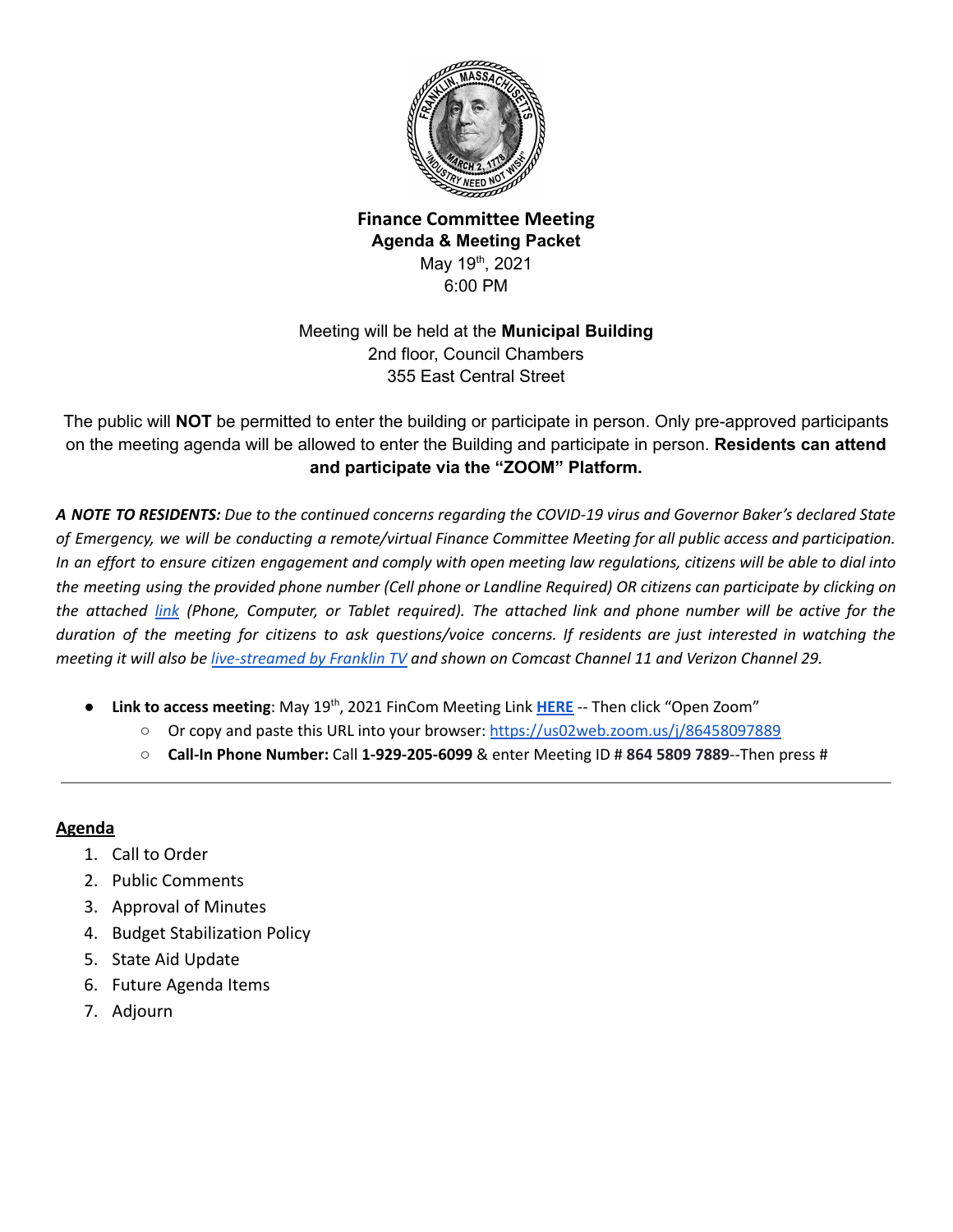## **Stabilization Fund - Comparables**

[Franklin](https://www.franklinma.gov/sites/g/files/vyhlif591/f/uploads/2020-05-27_fy_2021_budget_message_narrative_final.pdf) - Maintain Stabilization account at \$6 million or 5% of recurring general fund revenue (less debt exclusions and SBA reimbursement). The General Stabilization account is what I commonly defer to as the Town's "dust bowl" account to contextualize that this fund is for an extreme emergency where no other financial options are available. This fund is most importantly here for financial protection, maintaining a strong bond rating, good financial audits and low interest rates. This fund should avoid any appropriations at all costs.

The Town also has approximately \$850,000 in its budget stabilization account.

[Bellingham](https://www.bellinghamma.org/sites/g/files/vyhlif2796/f/uploads/town_of_bellingham_report_on_the_examination_of_basic_financial_statements_-_fy_2019.pdf) - The Town has established multiple stabilization funds, which are found within the General Fund fund balance. The stabilization fund has accumulated a fund balance of nearly \$1.4 million which represents 2.2% of general fund expenditures. The capital stabilization fund has an ending fund balance of \$0.3 million or 0.5% of general fund expenditures. The Town also maintains a tax stabilization fund, with an ending fund balance of approximately \$2.0 million or 3.1% of general fund expenditures. These funds can be used for general or capital purposes upon Town Meeting approval.

[Norfolk](https://norfolk.ma.us/assets/files/departments/finance/financial-statement/town-of-norfolk-fy-19-financial-statements.pdf) - The Town maintains a general stabilization fund that was established under MGL Chapter 40, Section 5b. Appropriations in and out of the stabilization fund require two thirds vote of the Town Meeting. Investment income is retained by the fund. The balance of the stabilization fund at June 30, 2019 totaled \$1,708,929 and is reported as unassigned fund balance in the general fund.

[Walpole](https://www.walpole-ma.gov/sites/g/files/vyhlif1381/f/uploads/budget_message_final_1_28_21.pdf) - Since 2014 the Town's Stabilization Fund has grown from \$1,827,245 to \$8,328,795. Their goal is to have 10% of the Town's operating budget in the Stabilization Fund to ensure that the Town maintains a high bond rating and receives competitive interest in the bond rating market.

[Newton](https://www.newtonma.gov/Home/ShowDocument?id=23993) - The fiscal year 2021 appropriation does not include a contribution to the City's Rainy Day Fund; one year ago, the contribution was \$150,000. With a current balance of \$21.9 million, the fund is equivalent to the required value of 5% of the total operating budget. The requested FY 2021 budget does not use any of the rainy day funds to close the gap in anticipated revenues because of the economic impact of the global pandemic.

[Natick](https://www.natickma.gov/DocumentCenter/View/7604/FY2020-Town-Administrators-Budget) - Natick has five Stabilization Funds: the General Stabilization Fund, the Capital Stabilization Fund, the Operational/Rainy Day Stabilization Fund, the One-to-One Technology Stabilization Fund and the Inflow and Infiltration Stabilization Fund. Their General Stabilization Fund should, at a minimum, be at a level equal to 2% of revenues, with the target being 5% of revenues. The current stabilization fund revenue (FY20) is at 2% or \$3,617,000.

[Chelmsford](https://www.townofchelmsford.us/DocumentCenter/View/11282/FY2021-Budget-Book) - As of May 1, 2020 the Town had a balance of \$11,360,000 in the General Stabilization Fund. Chelmsford has a general stabilization fund balance of approximately 6.5% of the Town's budget. It is sound financial practice for a community to maintain a fund balance of approximately 5-10% of its operating budget.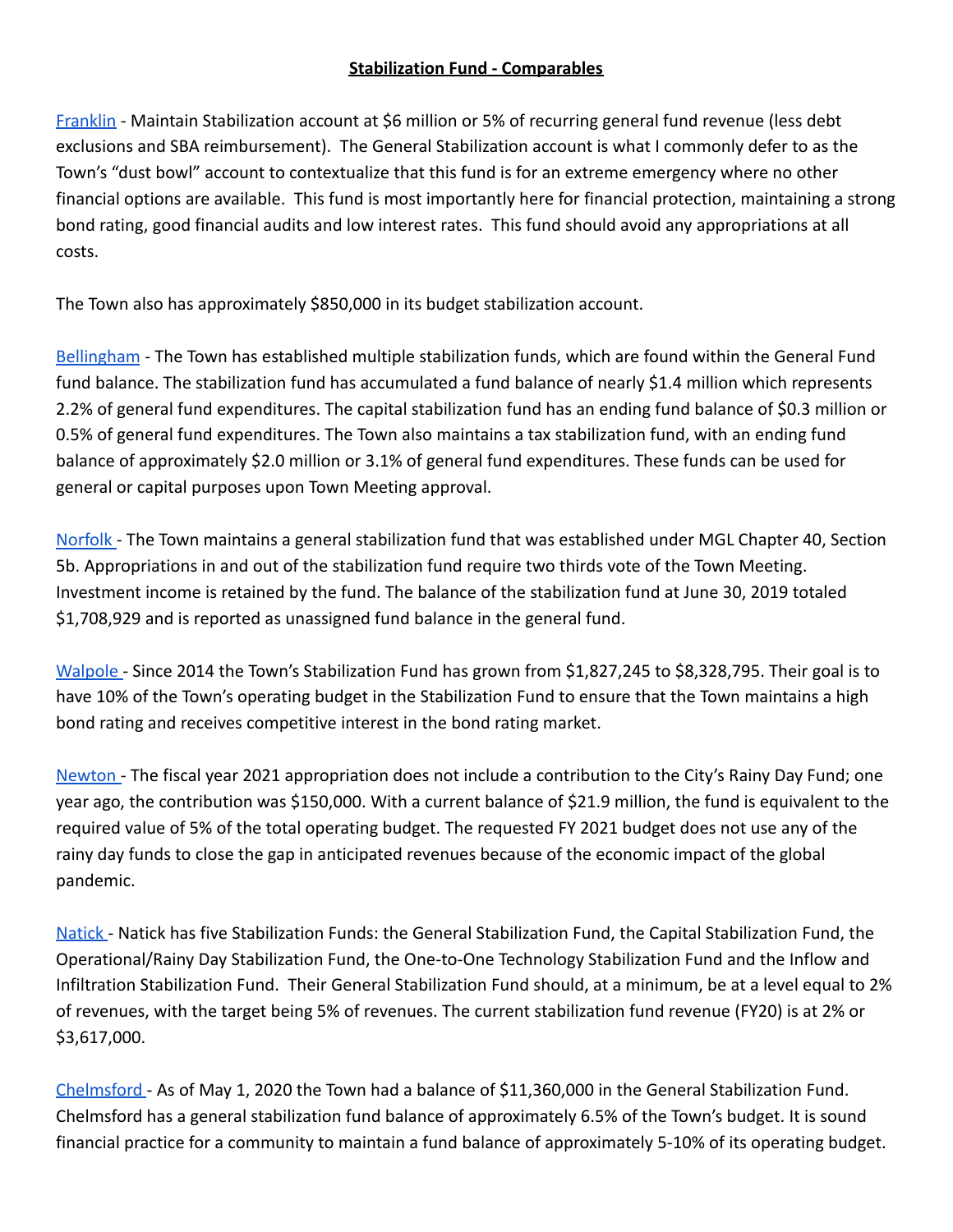[Needham](https://www.needhamma.gov/DocumentCenter/View/22831/Section-2---Revenue-Summary?bidId=) - The available balance in the Stabilization Fund as of December 31, 2020 was \$4,408,061. The Town also established a Debt Service Stabilization Fund for the purpose of setting aside funds to smooth out the impact of General Fund Debt Service within the levy limit that may exceed the Town's goal that only three percent of General Fund revenues be designated for debt. The balance in the fund as of December 31, 2020 was \$2,152,709.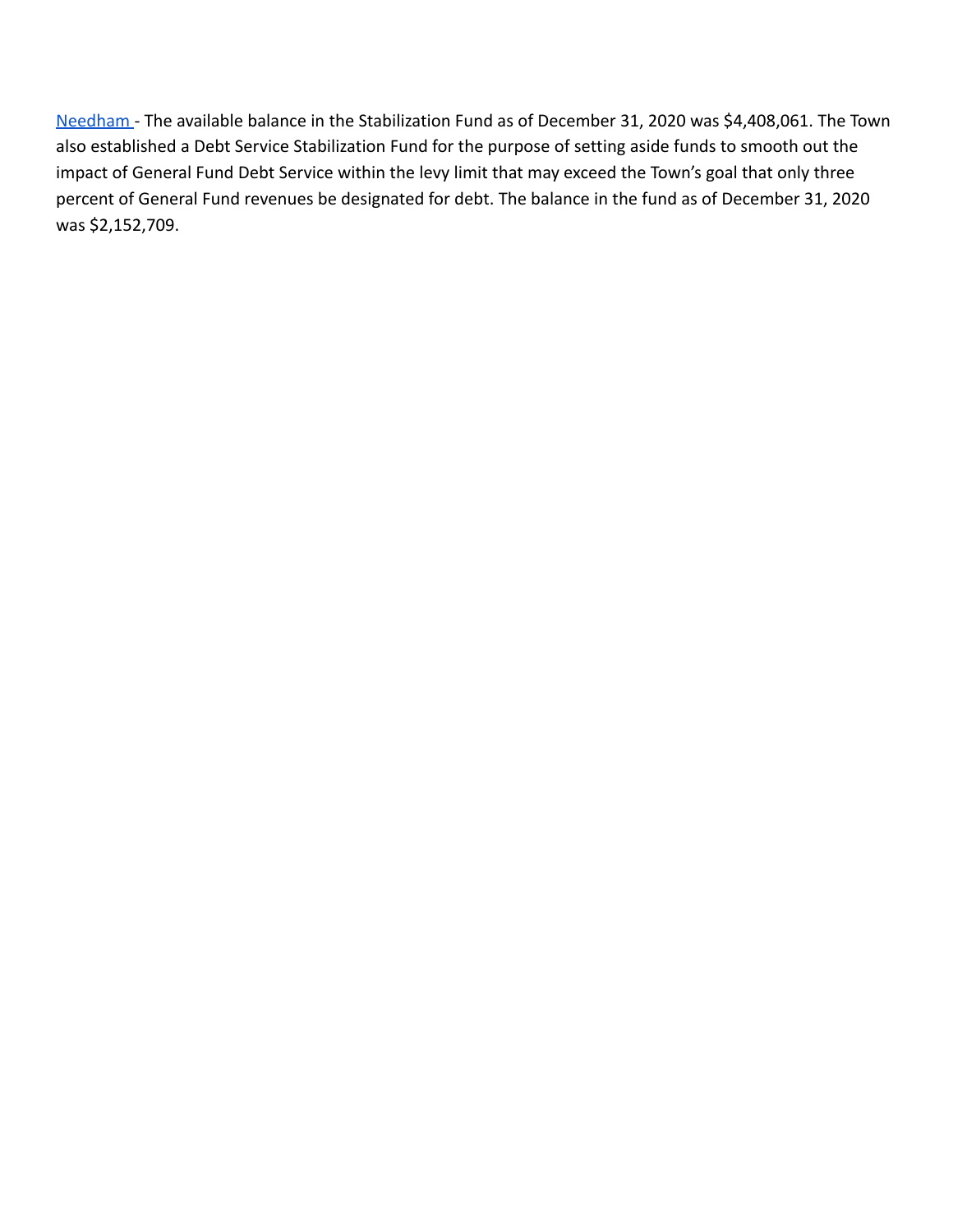# **Administration & Town Policy Requests**

#### **1. Snow & Ice Removal** - \$670,000 **HOLD**

- a. Each year the Town reserves funds for snow and ice removal until April when we see the full costs of the winter. We set these funds aside due to quickly rising snow and ice removal costs.
- b. Current Snow and Ice budget has exceeded operating budget appropriations and stands at \$1,125,000.

#### 2. **OPEB Contribution** - \$273,000

- a. \$273,000 of 10% of the overall certified free cash, will be deposited into the OPEB Trust. This is consistent with Town Council policy to set aside this amount annually.
- b. An update of the OPEB actuarial that has recently been completed and shows a \$73 million liability, up from \$68.5 million in 2019. A presentation on this update will be forthcoming at a Town Council meeting in April.
- c. The OPEB Trust Fund currently has \$8,245,507.

## 3. **Fire Truck Stabilization Contribution -** \$0

- a. This request is postponed for FY21 due to the purchasing of 2 trucks through borrowing.
- b. As we heard from the Fire Chief, the two new trucks set the department up for success for the next decade. Staff will consider revisiting the annual deposit next year.
- c. The stabilization account currently has \$0.

## 4. **Turf Field Stabilization Contribution -** \$150,000

- a. This amount will continue to set aside enough funds in the stabilization account to be prepared for the full cost of implementing new fields at the High School/Track and Beaver Street in approximately 2027. Estimated costs will be around \$2 million.
- b. After this investment, the Town will have \$611,546 in the account and will be on schedule to replace fields in 2027-ish.

## **5. Open Space Stabilization** - \$0

- a. With the adoption of Community Preservation and having a low free cash year, it seems best to hold off on the deposit this year. The Community Preservation Act will add a 2% surcharge on Real Estate Taxes for Residential and Commercial properties starting in July 2021. A minimum of 10% of those funds raised each year must be allocated to Open Space.
- b. The Open Space Stabilization account currently has \$2,372,367.85.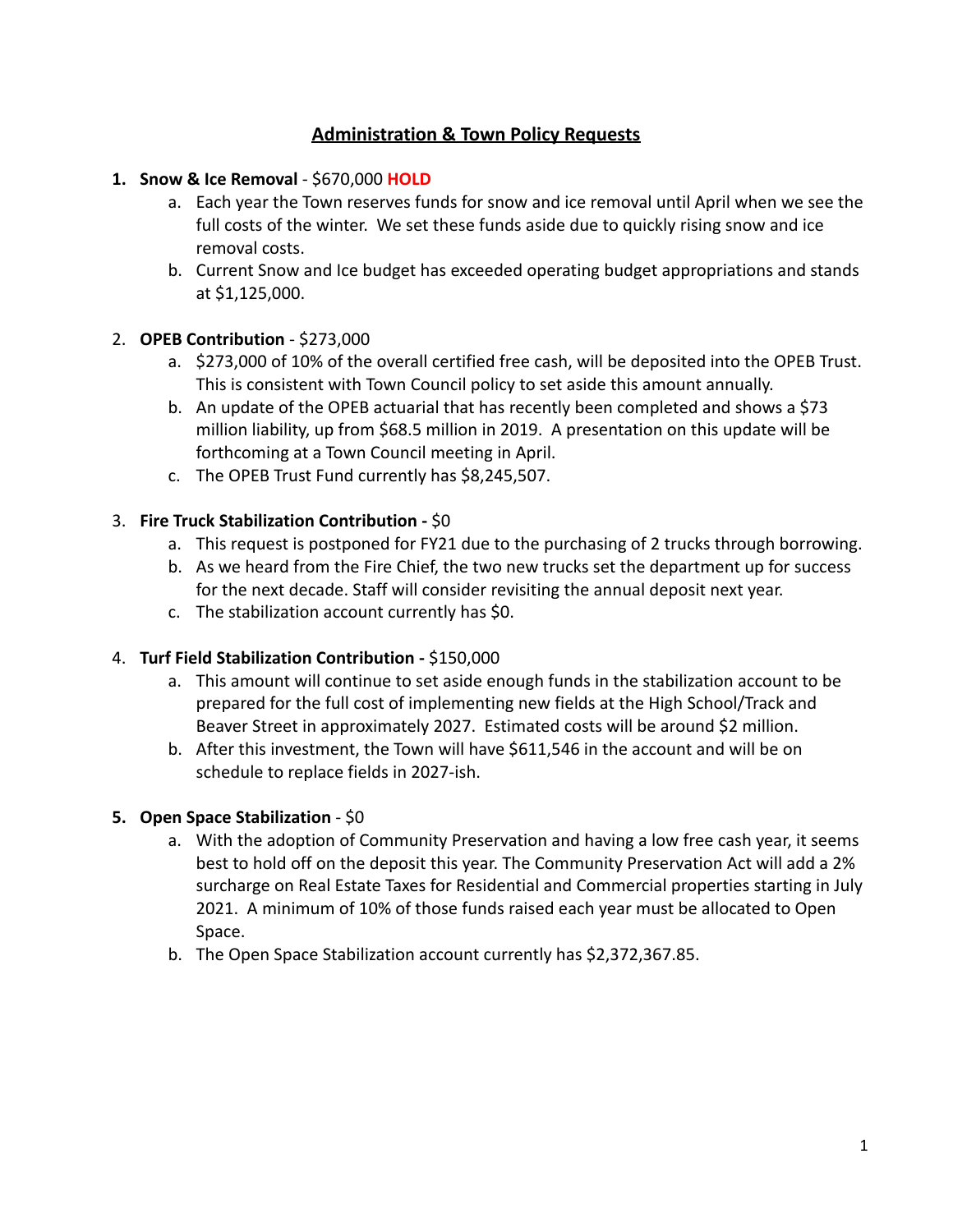FY2022 Preliminary Cherry Sheet Estimates Franklin

|                                      |                          |                                     |                          |                   | Increase     | Increase   |
|--------------------------------------|--------------------------|-------------------------------------|--------------------------|-------------------|--------------|------------|
|                                      |                          |                                     |                          |                   | (Decrease)   | (Decrease) |
| <b>PROGRAM</b>                       | <b>FY2021 CS</b>         | <b>FY2022 Governor FY2022 House</b> |                          | <b>FY2022 SWM</b> | FY22 vs FY21 | Gov vs SWM |
| <b>Education Receipts:</b>           |                          |                                     |                          |                   |              |            |
| Chapter 70                           | 28,416,161               | 28.574.921                          | 28.574.921               | 28.574.921        | 158.760      |            |
| School Transportation                | $\overline{\phantom{a}}$ |                                     |                          |                   |              |            |
| <b>Charter Tuition Reimbursement</b> | 643.495                  | 772.122                             | 403.716                  | 395.943           | (247.552)    | (376, 179) |
| Smart Growth School Reimbursement    | $\overline{\phantom{a}}$ |                                     | $\overline{\phantom{a}}$ |                   |              |            |

| <b>Offset Receipts:</b>         |            |            |            |            |          |           |
|---------------------------------|------------|------------|------------|------------|----------|-----------|
| School Choice Receiving Tuition |            |            |            |            |          |           |
| Sub-Total, All Education Items: | 29.059.656 | 29.347.043 | 28.978.637 | 28,970,864 | (88.792) | (376,179) |

| <b>General Government:</b>  |           |           |           |           |           |        |
|-----------------------------|-----------|-----------|-----------|-----------|-----------|--------|
| Unrestricted Gen Gov't Aid  | 2.623.839 | 2.715.673 | 2,715,673 | 2,715,673 | 91,834    |        |
| Local Share of Racing Taxes |           |           |           | -         | $\sim$    |        |
| Regional Public Libraries   | $\sim$    |           |           |           |           |        |
| <b>Veterans Benefits</b>    | 99.527    | 110.663   | 110.663   | 110.663   | 11.136    |        |
| Exemp: VBS and Elderly      | 125.931   | 109.421   | 109.421   | 109.421   | (16, 510) |        |
| State Owned Land            | 139.571   | 140.848   | 149.936   | 159,023   | 19.452    | 18,175 |

| Offset Receipts:                   |           |           |           |           |         |        |
|------------------------------------|-----------|-----------|-----------|-----------|---------|--------|
| <b>Public Libraries</b>            |           |           |           |           |         |        |
| Sub-Total, All General Government: | 2.988.868 | 3.076.605 | 3.085.693 | 3,094,780 | 105.912 | 18.175 |
|                                    |           |           |           |           |         |        |

| <b>Total Estimated</b><br>" Reciepts: | 6.524<br>04.8 | .648 | 1.330<br><u> እን በ64 </u> | 644<br>$\mathbf{m}$ | 7,120 |  |
|---------------------------------------|---------------|------|--------------------------|---------------------|-------|--|
|                                       |               |      |                          |                     |       |  |

| <b>PROGRAM</b>                        |                          | Cherry Sheet EGovernor's Budget 2 House Budget Prd2 SWM Budget Prd Conference Committee |         |         |       |  |
|---------------------------------------|--------------------------|-----------------------------------------------------------------------------------------|---------|---------|-------|--|
| <b>County Assessments:</b>            |                          |                                                                                         |         |         |       |  |
| <b>County Tax</b>                     | 235,073                  | 240.493                                                                                 | 240.493 | 240.493 | 5.420 |  |
| <b>Suffolk County Retirement</b>      | $\overline{\phantom{a}}$ |                                                                                         |         |         |       |  |
| <b>Sub-Total, County Assessments:</b> | 235.073                  | 240.493                                                                                 | 240,493 | 240.493 | 5.420 |  |

| <b>State Assessments and Charges:</b>     |         |         |         |         |        |  |
|-------------------------------------------|---------|---------|---------|---------|--------|--|
| <b>Retired Employees Health Insurance</b> |         |         |         |         |        |  |
| <b>Retired Teachers Health Insurance</b>  | $\sim$  |         |         |         |        |  |
| <b>Mosquito Control Projects</b>          | 131,843 | 135.724 | 135.724 | 135.724 | 3,881  |  |
| <b>Air Pollution Districts</b>            | 11,030  | 11.398  | 11.398  | 11.398  | 368    |  |
| <b>Metropolitan Area Planning Council</b> | 17.838  | 18.779  | 18.779  | 18,779  | 941    |  |
| <b>Old Colony Planning Council</b>        | $\sim$  |         |         |         | $\sim$ |  |
| <b>RMV Non-Renewal Surcharge</b>          | 24.980  | 24.980  | 24.980  | 24.980  | ۰      |  |
| <b>Sub-Total, State Assessments:</b>      | 185.691 | 190.881 | 190.881 | 190.881 | 5.190  |  |

| <b>Transportation Authorities:</b>    |         |         |         |         |        |        |
|---------------------------------------|---------|---------|---------|---------|--------|--------|
| <b>MBTA</b>                           |         |         |         |         | -      |        |
| <b>Boston Metro, Transit District</b> | $\sim$  |         |         |         | -      | $\sim$ |
| <b>Regional Transit</b>               | 256.623 | 256.623 | 256.623 | 256.623 | $\sim$ |        |
| <b>Sub-Total, Transp Authorities:</b> | 256.623 | 256.623 | 256,623 | 256,623 | $\sim$ |        |